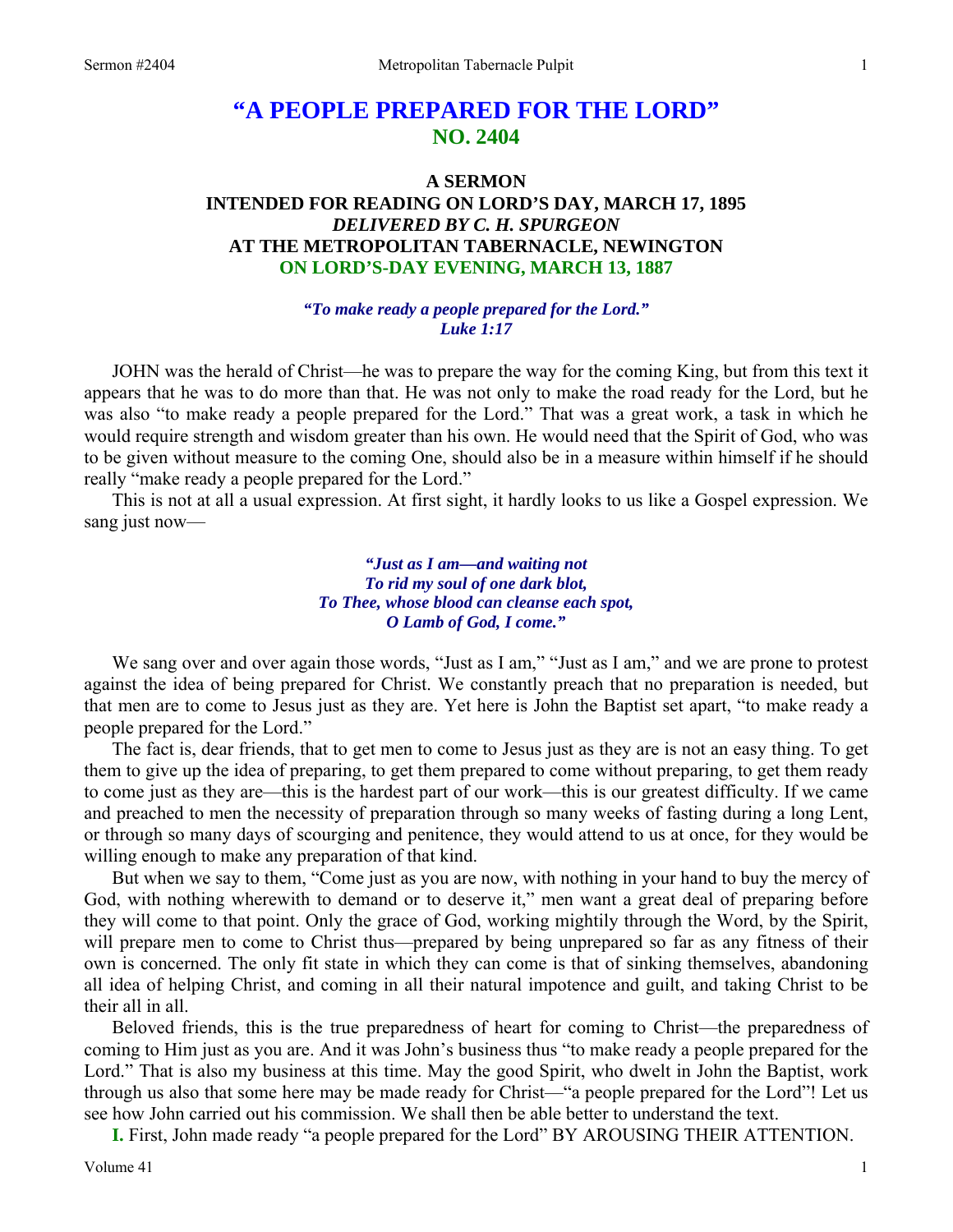The people were asleep—they had fallen into a condition of religious lethargy, when suddenly there stood in their midst a man clothed in camel's hair and with a leather girdle about his loins—a prophet, manifestly, by the boldness and truthfulness of his utterances. He spoke in such a way that the people in general heard of his speaking and they advertised him by saying the one to the other, "That is a strange man who has begun to preach by the River Jordan, and whose meat is locusts and wild honey."

The whole style of the man set the people wondering and talking. And when they came to listen to him, he did not flatter them, he did not utter mere commonplace truths to them, but with burning earnestness he drove straight at their hearts, and spoke like Elijah, the great prophet of fire, had done in the ages gone by.

*So he set them thinking*. That is a great preparation for coming to Christ just as you are, to be set athinking. We have always hope of men when they once begin to think about religion and the things of God. See how the bulk of them hurry on with their eyes tightly shut, rushing fast and yet faster still down to destruction. You cannot make them stop and think. There are thousands of men who would almost sooner be whipped than be made to think. The last thing to which they will ever come of themselves is thoughtfulness.

Let me appeal to some here who are still unconverted. Did you ever give the affairs of your soul the benefit of an hour's serious consideration? You have your regular time for stocktaking, those of you who are in business—do you ever take stock of your spiritual estate? I know that you are not such fools as to neglect your ledgers, you cast up your accounts to see whereabouts you are financially, but do you cast up the account between God and your own soul, and look the matter fairly and squarely in the face?

Oh, if we could but bring you to do this, we should feel that you were being prepared for coming to Christ just as you are, for no man will come to Christ while he is utterly careless and thoughtless! Faith is a matter of thought—it requires a mind aroused from slumber, a mind that has taken wing—and John the Baptist did good service for his Master when he startled men into that condition and so made them consider their ways.

He did more than that, for having first made them think, *he preached to them a Savior*. He told them that One was coming with power to baptize them after a higher sort than his baptism. He cried, "Behold the Lamb of God, which taketh away the sin of the world," and this message infused into the people a measure of hope.

The poor people said, "What shall we do?" for they had a hope that there was something to be gained. Even the tax-gatherers, despised as they were, began to look up and think that there might be something even for them, so they said to John, "Master, what shall we do?" And the rough Roman soldiers thought, "There may be something for us," so they also asked," And what shall we do?" John inspired the multitudes with hope.

It is a very blessed state of mind for a man to get in when he begins to hope that he may be saved. Then he will be prepared to come to Jesus, just as he is, when he feels that he is not shut up to despair. "Oh!" says the poor man, "I need not, after all, be lost. I need not abide forever under the wrath of God. There is an open door set before me, there is a way of mercy even for me." I wish it were possible that everybody whom I am now addressing had that feeling—it would be part of the making ready of "a people prepared for the Lord" when thought had blossomed into hope.

But John led his hearers on further than that, for *they began to expect something as well as to hope for it*. They expected that the Christ would speedily come and they expected some great blessings through the coming of the Messiah. And oh! when men, after hearing the Gospel, have great expectations concerning God and His salvation, surely their expectations will not be long disappointed.

I remember a man coming one day to see me, and he said that he wished to take a sitting in the Tabernacle. He had been hearing me for some time and he wanted to take a seat—but he desired to be very honest with me and not to take a seat except upon a right understanding. I asked, "What is the difficulty, my friend?" "Well," he replied, "the person who sat next to me on Sunday told me that if I became a regular hearer here, you would expect me to be converted."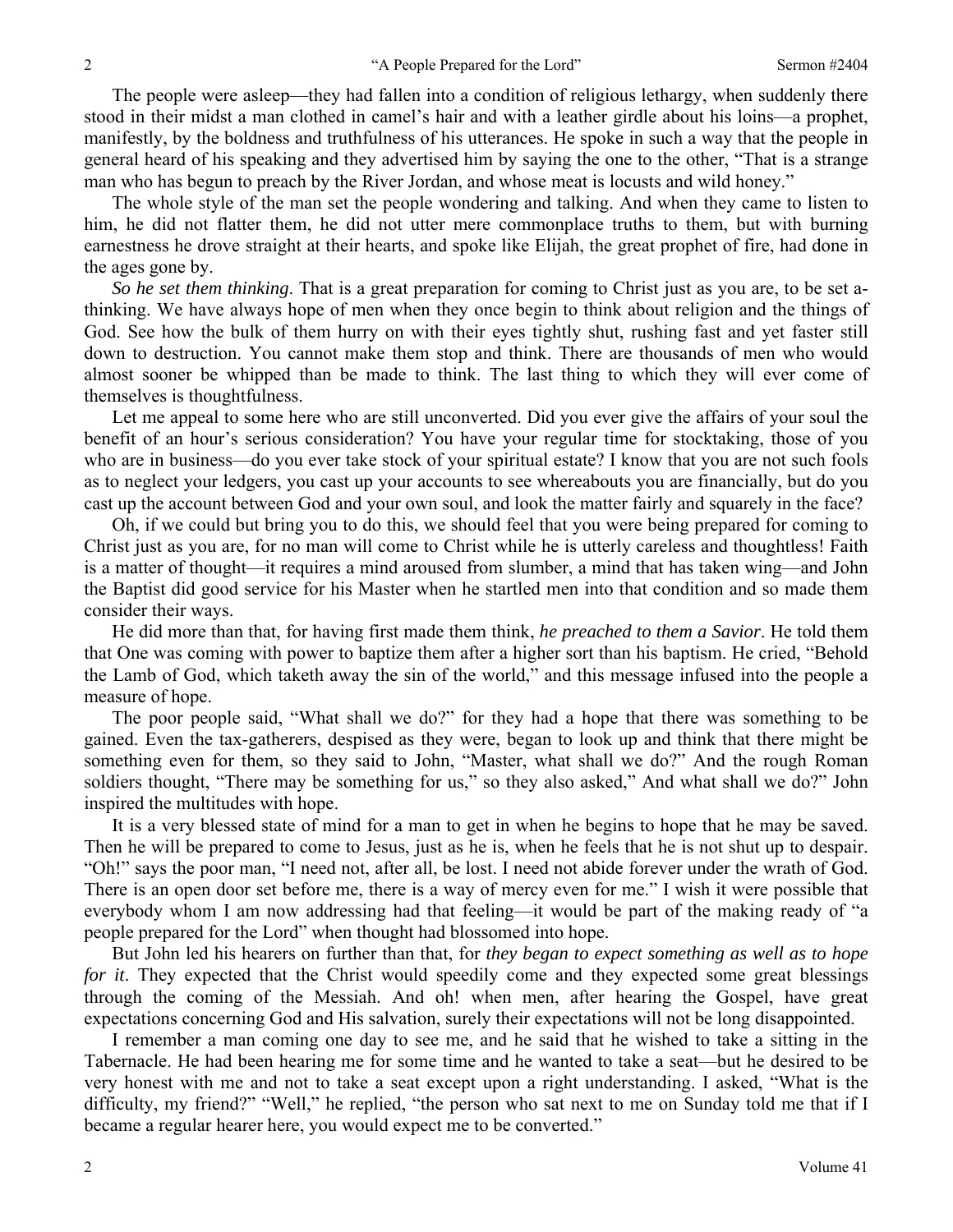"Well," I answered, "that is true, I shall expect it." "But" said he, "you do not mean that you will require it of me." "Oh, dear no!" I replied, "nothing of the sort. I do not expect you to convert yourself, but I hope and trust that you will be converted—that is what I mean. I shall expect that God, in His grace, will meet with you and save you."

"Oh!" he said, "I hope that, too. Only I mean that I could not guarantee it." "Ah!" I said, "I see that you have taken the word 'expect' in the wrong sense, but I think, dear friend, that if you come expecting to be converted, and I preach expecting that you will be converted, it is highly probable that it will soon take place."

"Oh!" he exclaimed, "God grant it!" The good brother has long since gone to heaven. A very few weeks after our conversation, he came and told me that the expectation in which we had united had been fulfilled and he trusted that he had found the Savior. When people come really expecting a blessing, they will be sure to get it.

I do believe that some folk go to hear ministers with the idea that there will be something to find fault with, and of course, they find that it is so. And when people come to hear another preacher, with the hope and expectation that God will bless them, of course God does bless them. Their expectation is divinely fulfilled.

I always have a bright hope that a man will lay hold on Christ when he begins to expect to be saved, for he feels then that the time has come for him to find eternal life. John made ready "a people prepared for the Lord" because, first, he led them to thought. Next, he led them to hope, and then he led them to expectation—and this is a high measure of preparation.

John did more than this, for he cried, "Repent ye: for the kingdom of heaven is at hand," that is to say, *he put a pressure of presentness upon the people*. A brother, who is an eminent preacher, but who uses rather long words, was explaining to me the benefit of the preaching of Mr. Fullerton and Mr. Smith in his place of worship. He said, "I do not know exactly why these brethren were the means of the conversion of many in my place whom I had never reached, but I perceived that they had the power to precipitate decision."

It sounded rather strange, but when I thought it over a little while, I rather liked the expression, "the power to precipitate decision." That is the power that leads men to make up their minds and say, "Yes," or "No"—to feel that the decision has to be made at once and that the putting of it off is impossible because it would be a kind of insanity.

Now that is the meaning of what John said, "The kingdom of heaven is at hand! Repent ye! He is coming who wields the axe of divine justice—bear fruit, or else be cut down. He is coming who uses the great winnowing fan—be the true wheat or else be blown away." He put the truth so pointedly and so earnestly, that he did by that means make ready "a people prepared for the Lord."

**II.** Now, secondly, John made the people ready for CHRIST BY AWAKENING THEIR CONSCIENCES.

His very first utterance, as I have reminded you, was, "Repent ye, for the kingdom of heaven is at hand." "Repent! Repent! Repent!" was John's continual cry. This awakened the consciences of his hearers concerning *their sin*. Preaching repentance meant, "You have sinned. Change your mind in reference to that sin. You have sinned—quit the sin, mourn over it, ask forgiveness for it. Repent ye!"

Whenever a man brings to the minds of others their sins—when he does it so that they begin to feel that they have sinned—then they are being prepared for the Lord, for no man will come to the Savior unless he knows that he needs a Savior. And no man will feel that he needs a Savior until he feels that he is a sinner. Hence it is a real preparation of men for Christ to convince them of sin.

This John did. He brought their sin before them and then *he showed them their need of cleansing*, for he stood by the River Jordan, not with a scallop shell, as some depict him, but he stood by the flowing stream ready to immerse all those who repented. This was practically saying to them, "You need to be washed, you need to be cleansed, and I show you this truth as I baptize you with water unto repentance. Be this a token to you that there is no entering heaven in your filthiness, but you must first be washed.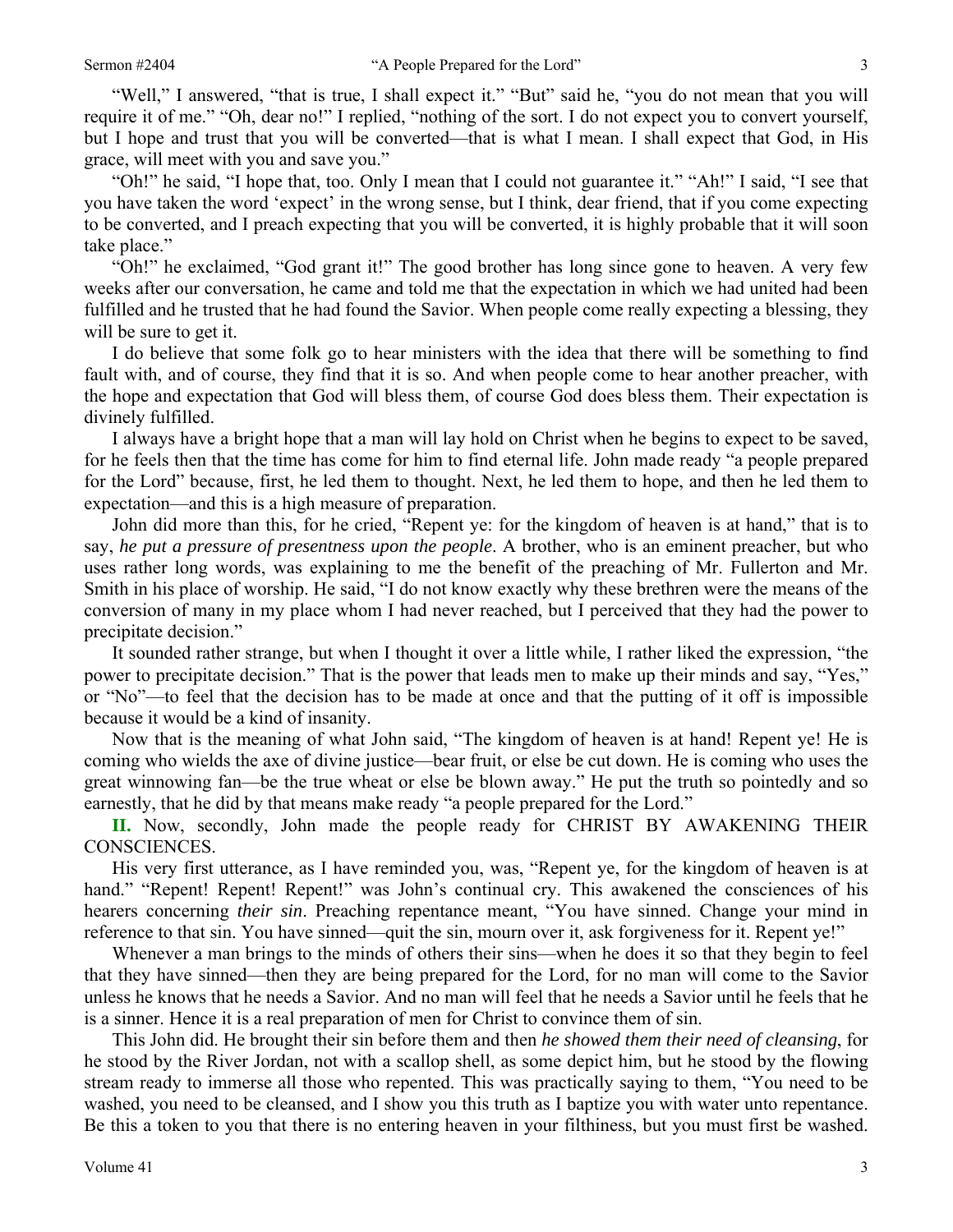As your bodies are washed with pure water, so must your souls be washed and made clean before you can enter heaven." This was John's plain teaching by his action as well as by his words.

Then he went very straight to his point of arousing their consciences by telling them *of their need of a change of life*. He said that it was no use for them to pretend to grieve over the past and then continue to sin in the same fashion. "Bring forth fruits," he said, "meet for repentance," or "answerable to amendment of life," as the margin has it.

And he took pains to point out what the fruits must be. If they were men of greed, they must become generous and give to their needy neighbors. If they had been unrighteous and exacting, they must become honest. If they had been domineering, and brutal, and murmuring, they must become contented and quiet, and gentle.

He not only preached to the multitudes about repentance of sin in general, *but he pointed out the precise sin of each class of persons* that came to him and urged them to perform the special duties which they had neglected. Now, brethren, I believe, as I have often said, that there is no sewing with silk thread alone—you must have a needle as well. You need a sharp needle to go first to draw the thread through the material. So you must preach the law, you must denounce sin, and you must individualize and condemn special sins.

And you must be personal and pointed, or else men will not feel in their consciences what you say to them. Conscience is very apt to get seared as with a hot iron—to lose sensitiveness—so as to be no use at all as a conscience. Some say that conscience is a spark of deity, a divine monitor. It is nothing of the sort, in many a man it is almost extinct, for it does not act at all.

The preacher who would "make ready a people prepared for the Lord" must come out with his axe and lay it to the root of the trees. He must be definite and distinct in indicating this sin and that sin, and crying to all men, "Repent of these sins. Give them up. Get clear from them. Be washed from them or else, as God lives, when the Christ Himself comes, it will not be to save you, but to blow you away with His winnowing fan as the chaff is blown into the fire."

This is "to make ready a people prepared for the Lord"—by their being convinced of sin and led to repentance. That, I think, is a second meaning clearly illustrated in the ministry of John the Baptist.

**III.** But thirdly, John had "to make ready a people prepared for the Lord" BY POINTING OUT THE NATURE OF TRUE RELIGION.

He showed that *it did not depend upon external privileges*. As soon as ever John began to preach, the men of Jewish race, proud of their pedigree, pressed near, and John, with all the courage that a servant of the Lord could have, said, "Begin not to say within yourselves, We have Abraham as our father: for I say unto you, That God is able of these stones to raise up children unto Abraham."

You see the drift of his preaching, do you not? He says, practically, "Men and women, there is no virtue in your boasted privileges, there is no merit in your religious descent. As for supposing yourselves to be the peculiar people of God, you are not to be saved that way. Say not, 'We have Abraham as our father."

Oh, how many hug that idea, "My father was a Christian." Others say, "Well, I live in a Christian country." They suppose that there is something in the very race from which they have sprung. Away with all such notions, for whatever external privileges you may have had, they are not sufficient to secure salvation for you.

Then came the Pharisees and the Sadducees. They were the religious people of the time, the great observers of all outward propriety, but John taught them that *true religion is not the same as official pretension*. He called them a "generation of vipers." This was very disrespectful and very shocking indeed on his part. All the newspapers of the period, if there had been any, would have cried him down for his want of charity, but he wanted those who came to him to understand that true religion was not the same as professing to be religious.

It was not making broad the borders of their garments, it was not wearing a text of Scripture as a phylactery between their eyes, it was not making long prayers at the corners of the streets that would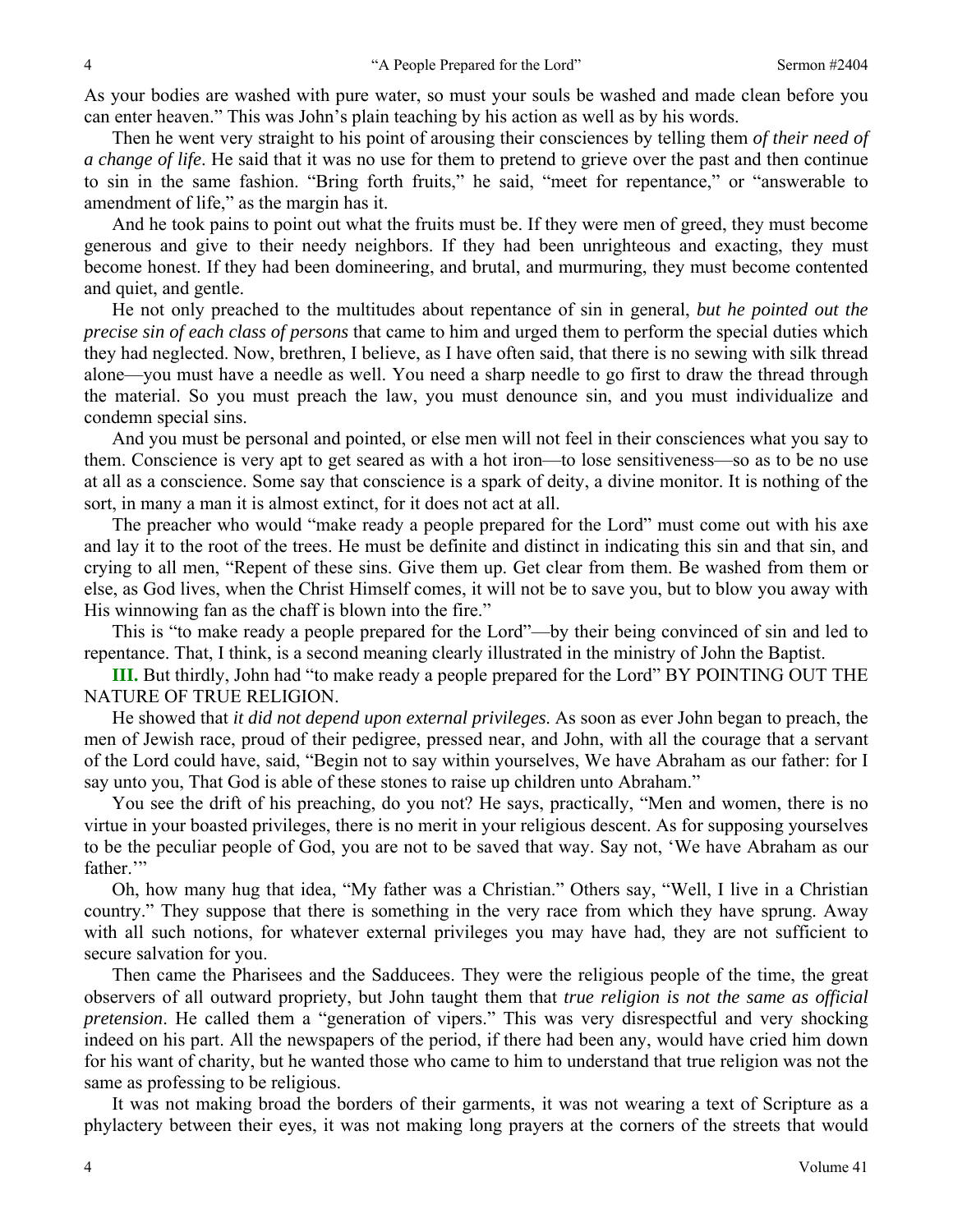save them—there must be a thorough change of heart. So John spoke right straight out and this, I believe, is a great way of preparing men for coming to Christ, when you tell them, "It is not your early training, it is not your going to church or chapel, it is not your infant sprinkling and your confirmation, it is not even your adult baptism, nor your saying prayers and reading the Bible that will save you—but 'ye must be born again.' There must be an inward spiritual change, wrought by the Holy Spirit. You must believe in Jesus Christ, whom God has sent, and you must so believe in Him as to be made new creatures in Him or else you cannot be saved."

Now, when men realize that all this is true, it startles them out of their false refuges, and makes them ready to flee to the only true refuge, so that it is really the way of making ready "a people prepared for the Lord."

While John set forth this matter negatively, putting down all the wrong hopes of his hearers, he was exceedingly plain in telling them that the way of salvation would involve them in *the necessity of being right before God*. "There," said he, "the proof of a tree's life is its fruit and the evidence of your new life will be your good works. 'Now also the axe is laid unto the root of the trees; therefore, every tree which bringeth not forth good fruit is hewn down, and cast into the fire.'"

Unless our religion makes us holy, it has not done anything for us that is really worth doing. Unless we hate sin and love righteousness, our religion is a sham and a lie. John stated that truth very plainly and that is the way to drive men to Christ.

He also told them that the trial of a life would be by its weight as well as by its fruit. "Look," said he, "at the heap that lies on the threshing floor. He that has the fan in his hand begins to winnow it. That which is light and chaffy is blown away, that which has wheat in it remains on the floor. So," said he, "there must be weight about your religion—stability, reality, sincerity. There must be heart-work in it. It must be no pretense. It must be true from beginning to end or else it shall be no more avail to you than a heap of chaff would avail the husbandman when it is blown into the fire."

Then John taught his hearers that Christ Himself would be the great Trier of human hearts—not ministers or fellow professors, but Christ, Himself. When men feel this to be true, then they begin to say to themselves, "There is more required than we, at present, possess. There is more demanded than we can ever manufacture of ourselves. Let us go to Him that has it and ask Him for it. Let us go to Christ, who has grace to bestow upon the poor and needy."

This, then, is the way to make ready "a people prepared for the Lord," by pointing out to them the nature of true religion. That is what I have tried to do, dear hearer. When you know that you cannot save yourself, you sing—

> *"Not the labours of my hands Can fulfil Thy law's demands: Could my zeal no respite know, Could my tears for ever flow, All for sin could not atone:"*

and then you are ready to finish the verse by singing—

*"Thou must save, and Thou, alone."* 

**IV.** Now I shall close my discourse by noticing a fourth way in which John made ready "a people prepared for the Lord." He did it BY DECLARING THE GRACE AND POWER OF JESUS CHRIST.

My brethren, if I were to preach to you merely to arouse your attention, to awaken your consciences to a sense of sin, or simply to show you the nature of true religion, yet you would not be prepared for Christ unless also you knew something about Him, something about His suitableness and His power to save you.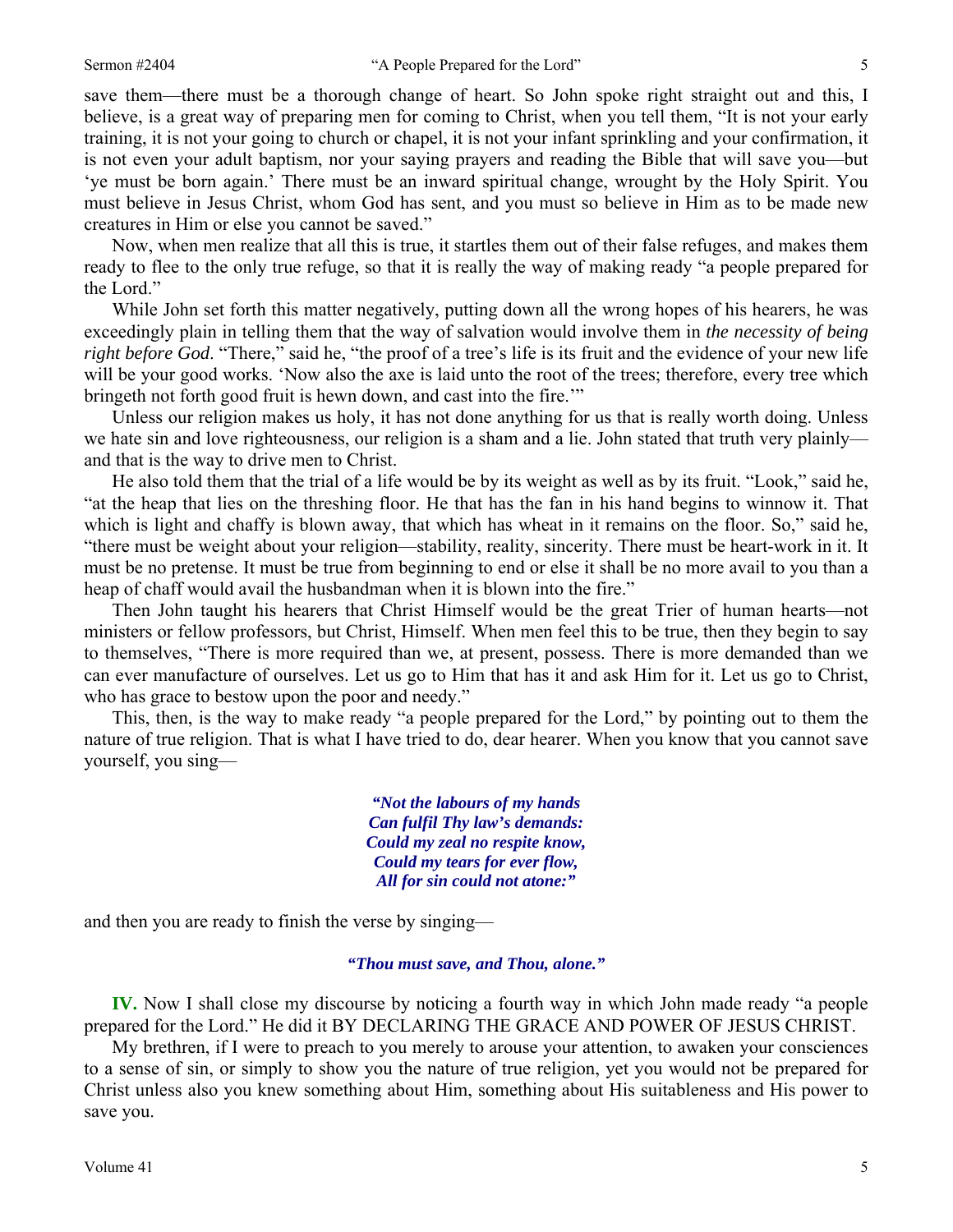So, *John preached Jesus Christ as a mighty and glorious Savior on whom the Spirit rested*. He says that, when he baptized our Lord, as Jesus came up out of the water, "I saw the Spirit descending from heaven like a dove, and it abode upon him. And I knew him not: but he that sent me to baptize with water, the same said unto me, Upon whom thou shalt see the Spirit descending, and remaining on him, the same is he which baptizeth with the Holy Ghost." John boldly preached and told the people that the Spirit of God rested upon Jesus Christ, yea, abode upon Him.

Now, this would lead them to Him, and this should lead you to Him. Whatever there is, poor souls, that you need to make you holy and perfect, Christ has it, for the Spirit of God rests on Him and abides in Him without measure. If you want the grace of penitence, Christ has it to give you. If you want the grace of supplication, He has it to give you. If you want the grace of faith, He has it. If you want the grace of holiness, He has it. "It pleased the Father that in him should all fullness dwell." "And of his fulness have all we received, and grace for grace."

John taught this to his hearers and I teach it to you. There is nothing wanted between hell-gate and heaven-gate but what is in Christ, nothing wanted for the biggest sinner out of hell to make him the biggest saint in heaven but what Christ has, nothing wanted in any hour of temptation, in any time of depression, nothing wanted in any moment of sickness, or in the article of death itself—but what it is in Christ, and there for you if you trust Him.

If you are willing to have it, it is freely presented to you. He who makes you willing to receive is certainly willing to give. If He has emptied you and prepared you to receive of His fullness, do not think that He will refuse you when you come to Him for it. He has said, "Him that cometh to me, I will in no wise cast out."

Last Sunday morning, I blew the great trumpet in the hope of startling some to Christ [Sermon #1951, The Pleading of the Last Messenger]. On this occasion, I would ring the little silver bell with a gentle noise in the hope that some may, by that means, be made willing to come to Christ. My hearer, you can want nothing which Christ does not possess—all your requirements are fully met in Him. The Spirit of God dwells in Him as a fullness—and as an abiding fullness—therefore do but believe in Him, and even that faith He will give you, do but trust Him and you are saved, and fully supplied in Him who can meet all the necessities of your case.

Now, brethren, John taught the people this that they might be ready for Christ—"a people prepared for the Lord"—for, when men begin to see what a Christ Christ is, what a Savior the Savior is, then they are ready to come to Him. And I pray that many of you may so come to Him even now.

John also told his hearers that *the Christ whom he preached was able to baptize them with the Holy Ghost*. "See," says he, "I only plunge you in the flowing stream, I can do nothing more for you than dip you in this River Jordan, on profession of your repentance of sin. But this Savior, this Christ of God, can immerse you into the Spirit of God. He can give you of His power to fill you—you can be baptized into the Holy Ghost by Him."

Do you hear this, Sinner? Jesus Christ can come and give you the Holy Spirit in such measure that you shall be baptized into Him—

#### *"Plunged in the Godhead's deepest sea, And lost in His immensity."*

This will make you to be really His and make you truly to live unto Him. The very fullness of grace, then, is with Christ, and He is prepared to give it—and this should make men prepared to receive it. Did not the poor prodigal son say of the provision in his father's house, "There is bread enough and to spare"? It was partly that which made him go to his father's house, and we may say of the Spirit who is in Christ, "There is enough and to spare for every poor sinner who comes to Him"—therefore, come along with you—be prepared at once to come and receive the Savior.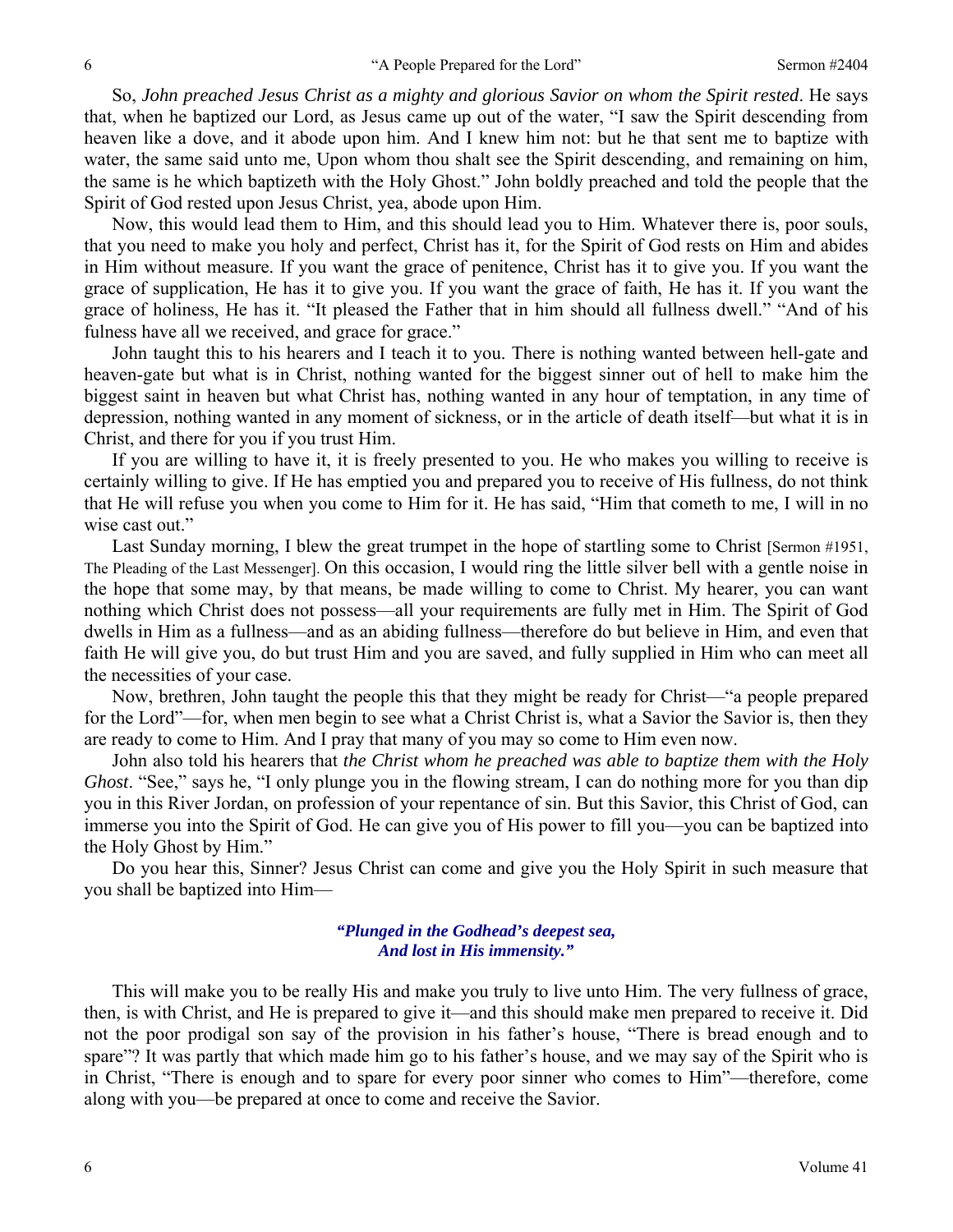Lastly, John said in his preaching, "Behold the Lamb of God, which taketh away the sin of the world." *He pointed out Christ as the Sin-bearer*, bearing human guilt in His own person. That is the master key which lets men into the kingdom of heaven. Oh! how I delight to preach Christ as the Substitute, Christ as the atoning sacrifice. And when you have heard Christ preached in that way, it makes you ready—"a people prepared for the Lord."

How can men come to Christ if they do not know what Christ has done for them? If you do not understand that He suffered in your stead, the Just for the unjust, to bring you to God, how can you come to Christ? But when you have learned that holy and blessed doctrine of Christ's propitiation for human sin, why, then, methinks you will leap at the very sound of it and say, "Yes, I will take this propitiation to be a sacrifice for me. Blessed Lamb of God—

> *'My faith would lay her hand On that dear head of Thine, While like a penitent I stand And there confess my sin.'"*

John's preaching Christ was the best way of making ready "a people prepared for the Lord," and there is no better way of preparing you to come to Jesus. Oh, that God would grant to some of you that "precipitation of decision" of which my learned friend spoke! Oh, that in some lives the turning point might be reached tonight—the happy moment when they should decide for Christ! Lord, decide them!

My friend, you have come to the crossroads—perhaps, tonight—if you reject the Savior, it will be your last rejection of Him and it will finally seal your doom. And I am sure, with no peradventure whatever, that if this night you look to Jesus and trust to His finished work, you shall be saved and saved forever.

Here is a text for you—"Whosoever shall call on the name of the Lord shall be saved." Is not that a wonderful "whosoever"? "Whosoever shall call on the name of the Lord" in believing prayer, asking mercy, trusting Christ for mercy, "shall be saved." "Believe on the Lord Jesus Christ and thou shalt be saved." "He that believeth on the Son hath everlasting life."

Most of you know these texts by heart—grip them as with hooks of steel. If you say that you are hungry and I put a loaf of bread in front of you, will you sit and look at it all night? If I meet you in a week's time, will you still complain that you are hungry while there is the bread in front of you still untouched? You deserve to be hungry if that is the case, you deserve to be famished to death, if the bread being there, you do not take it.

Take it and eat it. "May I have it?" asks one. You are commanded to have it—this is not a matter that is left to your option. "The times of this ignorance God winked at; but now commandeth all men everywhere to repent." Our Lord Himself said, "Repent ye, and believe the gospel." It is, therefore, a Gospel command that you should repent and believe—and truly you may obey a command given by the Lord Himself. There is no question about your permission to obey it—then, obey it at once and take Christ to yourself.

"You do not know me," says a sorrowing one over there in the corner, "you do not know me, sir, else you would not talk so." I do not need to know you, but if you were the devil's own, if you would but come to Christ, you should be at once and forever Christ's own. Though you were sunk almost into hell by a life of horrible crime, yet if you will now come and repent of your sin and lay hold on Christ, you shall be saved.

I do not know how to use language that shall be stronger than that, but do not think that I will withdraw it or qualify it. If I did know how to speak in broader terms even than those I have used, I would so speak. You guiltiest of the guilty, you most condemned of all the condemned, for whom the hottest hell would be your due place, yet come away and look to Christ, and you shall live, for none are too vile for Him to cleanse, none are too guilty for Him to pardon.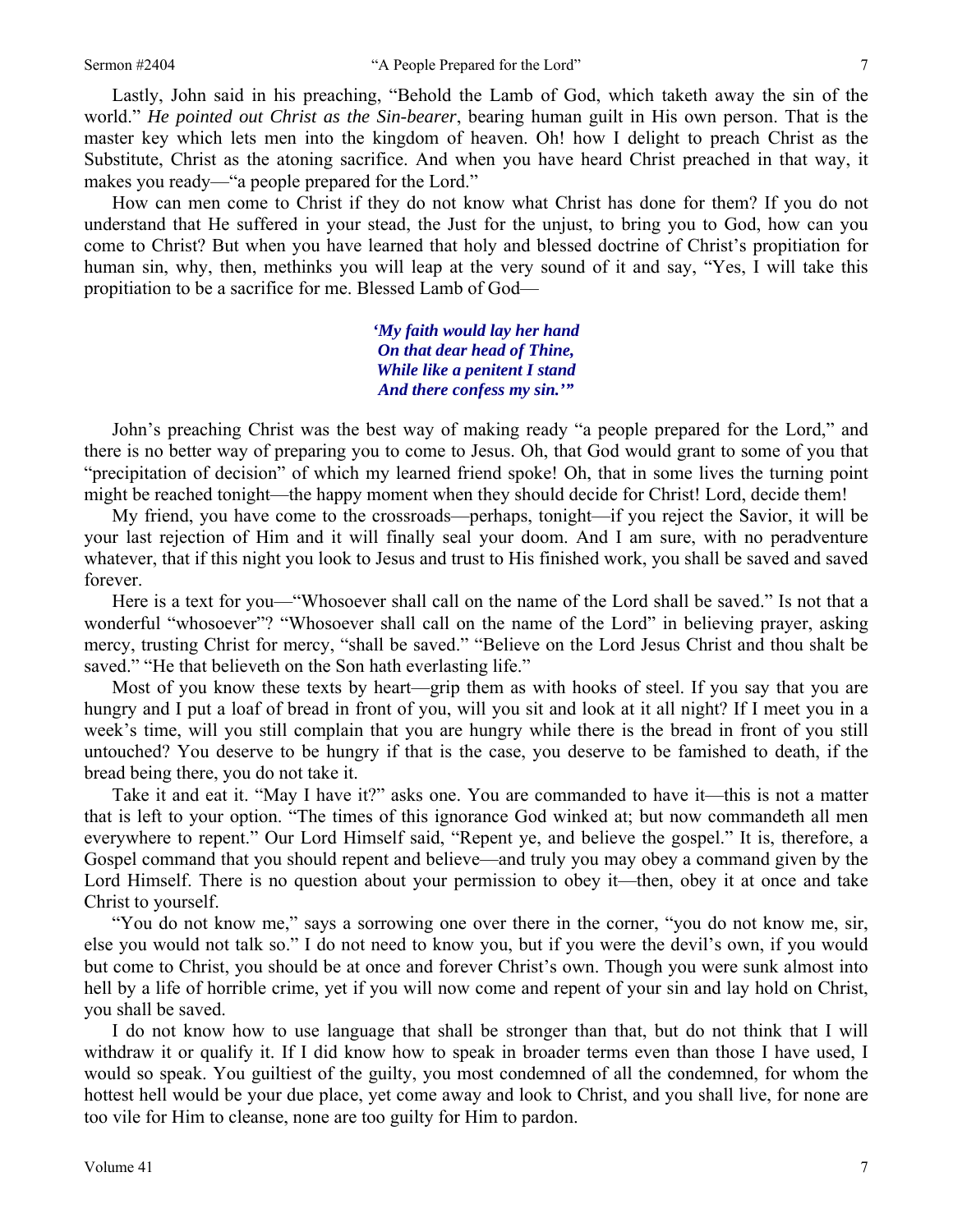Oh, that you would believe in Jesus while yet the Gospel bell rings out, "mercy, mercy, mercy"! God help you to do so, for the Lord Jesus Christ's sake! Amen.

#### **EXPOSITION BY C. H. SPURGEON**

#### *LUKE 1:5-17 AND 3:1-18*

**Luke Chapter 5. Verses 5***-***6***. There was in the days of Herod, the king of Judaea, a certain priest named Zacharias, of the course of Abia: and his wife was of the daughters of Aaron, and her name was Elisabeth. And they were both righteous before God, walking in all the commandments and ordinances of the Lord blameless.*

You have here a very interesting couple, Zacharias and Elisabeth, a priest with a wife. I have often marveled why the church of Rome should think it wrong that priests should be married, when it is evident that the priests under the law were so. The priests had grown so numerous that there was not room for them all to work at the temple at one time. They were divided into twenty-four courses, and Zacharias would, therefore, come up to Jerusalem for a fortnight to take his share of the service.

Zacharias and Elisabeth were notable for excellence of character, "They were both righteous before God." Not only did they stand high in the esteem of men, but the great God, who reads the hearts of all, and sees how they live in secret, reckoned them to be righteous, "They were both righteous before God, walking in all the commandments"—that is, in the moral precepts of the law—"and ordinances"—that is in the ceremonial rites—"of the Lord blameless."

**7***-***9***. And they had no child, because that Elisabeth was barren, and they both were now well stricken in years. And it came to pass, that while he executed the priest's office before God in the order of his course, according to the custom of the priest's office, his lot was to burn incense when he went into the temple of the Lord,* 

Certain offices of the priest were considered to be more honourable than others, and so, to prevent any jealousy, they cast lots as to which they should take in turn. It fell to the lot of Zacharias to burn incense. This did not happen by chance. "The lot is cast into the lap; but the whole disposing thereof is of the LORD," and there was a special reason why this good man should stand at the altar at this particular time.

**10***. And the whole multitude of the people were praying without at the time of incense.*

While he, in the inner shrine, was burning incense, the multitudes in the outer courts were engaging in prayer. I think that is a very beautiful symbol—the priest unseen, like the Lord Jesus Christ in the Holy of Holies above, and the mass of the people engaged in prayer while the unseen priest is offering the sacred perfume before the altar of JEHOVAH.

**11***-***12***. And there appeared unto him an angel of the Lord standing on the right side of the altar of incense. And when Zacharias saw him, he was troubled, and fear fell upon him.*

He was a good man, yet he was troubled at the sight of an angel.

Consciousness of sin, even in an outwardly blameless man, makes us all tremble in the presence of anything heavenly. This bright spirit had come fresh from the courts of God. He was a courtier of the heavenly temple, and he had come down on a sudden with a sweet and cheering message for the earthly priest.

But the priest "was troubled, and fear fell upon him." Brethren, we cannot know much of heaven here below, because it would cause us trembling. We are as yet unfit for all the glories of that upper state. Good John Berridge wrote,—

> *"And now they range the heavenly plains, And sing their hymns in melting strains; And now their souls begin to prove*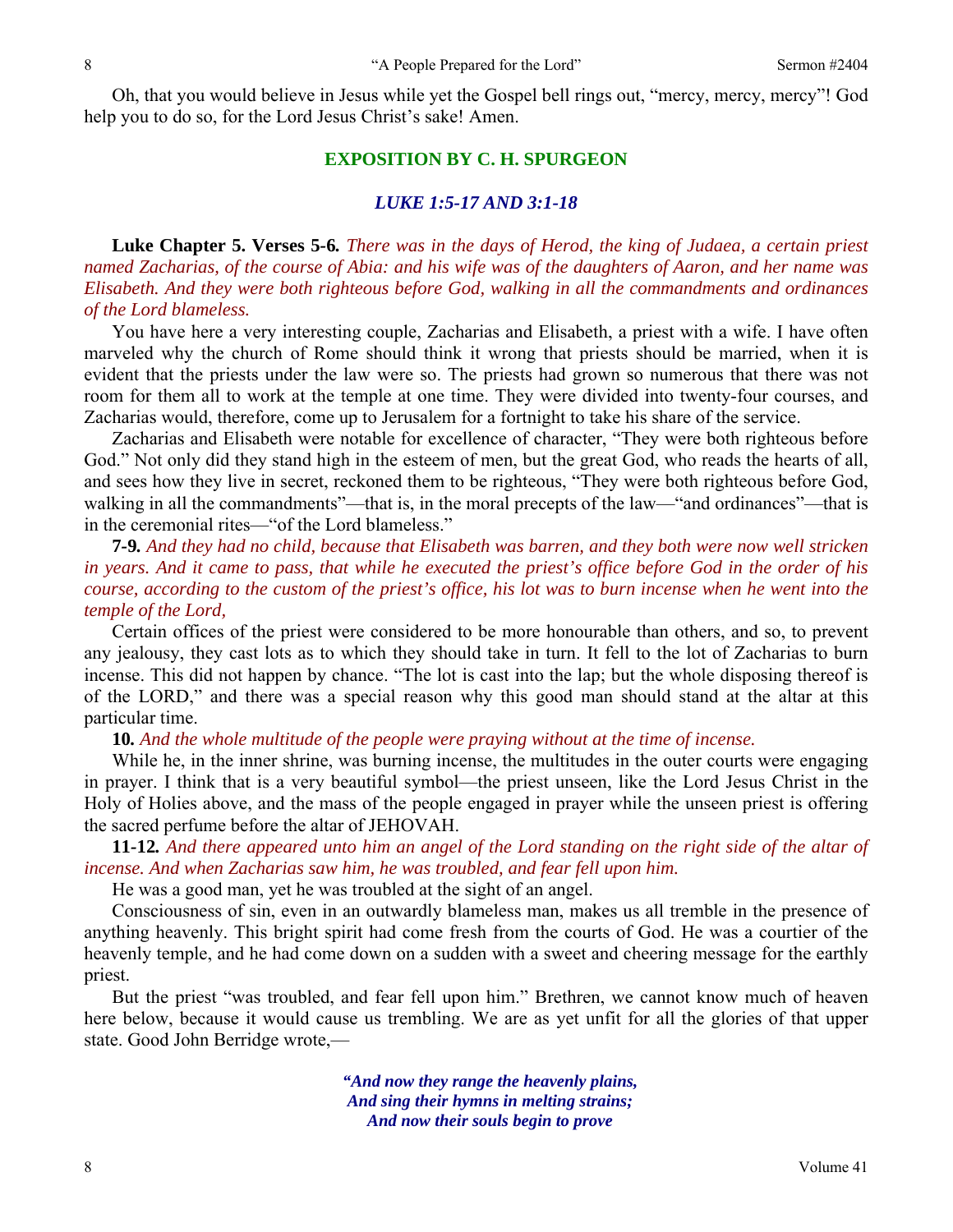*The heights and depths of Jesus' love.* 

*"Ah Lord, with tardy steps I creep, And sometimes sing, and sometimes weep; Yet strip me of this house of clay, And I will sing as loud as they."* 

Yes, and so will we. We will be as much at home as the happy saints, who dwell in light, when once we are delivered from this hampering flesh and blood.

**13***. But the angel said unto him, Fear not, Zacharias: for thy prayer is heard;* The best quietus to fear is answered prayer. If God has heard you, be not you again afraid. **13***. And thy wife Elisabeth shall bear thee a son, and thou shalt call his name John.*

"The grace," or "the gift of God," so the name "John" signifies, and it is a sweet name for anyone to bear. "Thou shalt call his name John." I do not think the prayer alluded to here was so much a prayer for a son. If so, methinks that Zacharias had long ago left off praying it, and now his old prayers are heard, after he had discontinued them. I think that it alludes rather to his prayer for the coming of the Christ, the appearance of the Messiah—that prayer was heard, as we shall see further on.

**14***-***15***. And thou shalt have joy and gladness; and many shall rejoice at his birth. For he shall be great in the sight of the Lord, and shall drink neither wine nor strong drink;*

I do not say that it is the duty of every man to drink neither wine nor strong drink, but I beg every man to notice that if anyone was to be peculiarly consecrated to a holy calling, it was always to be so, "He shall be great in the sight of the Lord, and shall drink neither wine nor strong drink." If there be nothing defiling about wine or strong drink, there is certainly nothing sanctifying about it—and the tendency seems to lie the other way, else it is a strange thing that men dedicated to God were so continually bidden to drink neither wine nor strong drink.

**15***-***17***. And he shall be filled with the Holy Ghost, even from his mother's womb. And many of the children of Israel shall he turn to the Lord their God. And he shall go before him in the spirit and power of Elias, to turn the hearts of the fathers to the children, and the disobedient to the wisdom of the just; to make ready a people prepared for the Lord.* 

In the third chapter of this Gospel, you will find the record of John beginning to fulfill this prophecy concerning himself.

**Luke Chapter 3. Verses 1***-***7***. Now in the fifteenth year of the reign of Tiberias Caesar, Pontius Pilate being governor of Judaea, and Herod being tetrarch of Galilee, and his brother Philip tetrarch of Ituraea and of the region of Trachonitis, and Lysanias the tetrarch of Abilene, Annas and Caiaphas being the high priests, the word of God came unto John the son of Zacharias in the wilderness. And he came into all the country about Jordan, preaching the baptism of repentance for the remission of sins; as it is written in the book of the words of Esaias the prophet, saying, The voice of one crying in the wilderness, Prepare ye the way of the Lord, make his paths straight. Every valley shall be filled and every mountain and hill shall be brought low; and the crooked shall be made straight, and the rough ways shall be made smooth; and all flesh shall see the salvation of God. Then said he to the multitude that came forth to be baptized of him, O generation of vipers, who hath warned you to flee from the wrath to come?*

Does not John the Baptist speak like Elijah? Here are no honeyed phrases to delight the popular ear. The prophet of the wilderness talks like one who is all on fire with zeal for God and indignation against evil.

**8***-***11***. Bring forth therefore fruits worthy of repentance, and begin not to say within yourselves, We have Abraham to our father: for I say unto you, That God is able of these stones to raise up children unto Abraham. And now also the axe is laid unto the root of the trees: every tree therefore which*